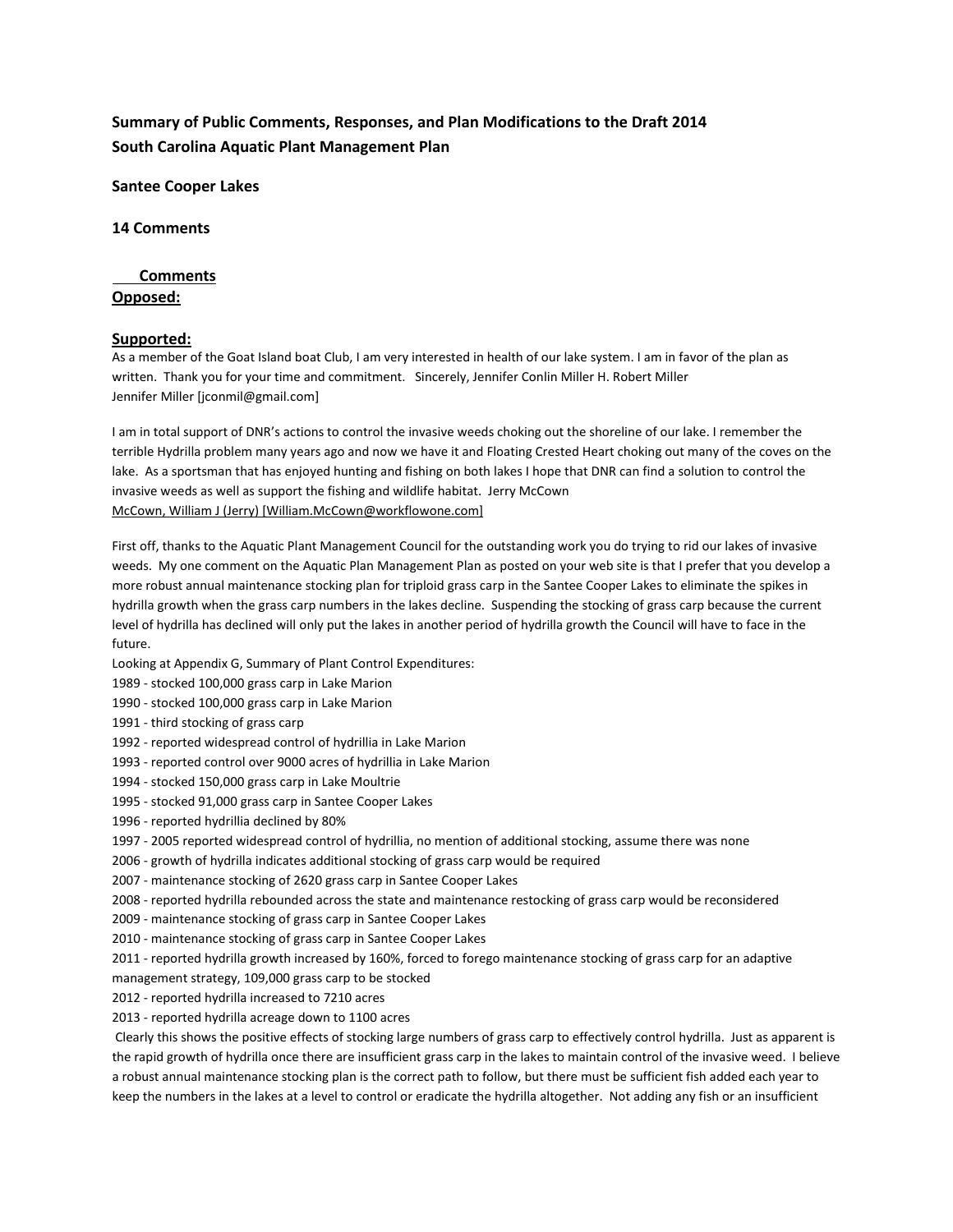number is surely a recipe for aggressive hydrilla growth.

Thanks for allowing me to comment on your plan. Other than my one concern over suspending the grass carp stocking plan for the Santee Cooper Lakes, you have my full support.

Dale Cozart 306 Broad River Drive Santee, SC 29142 843 697-2103 Dale Cozart [cozartd@gmail.com]

I am submitting this comment to ask that you pay particular attention to the coves and inlets south of the I-95 Bridge. In the DRAFT 2014 SOUTH CAROLINA AQUATIC PLANT MANAGEMENT PLAN regarding Lake Marion (Calhoun, Clarendon, Orangeburg, Berkeley, and Sumter Counties), Water Hyacinth is identified as a problem plant species. The stated goal in the plan is to "Reduce water hyacinth populations throughout the lakes to enhance boating, fishing, hunting, public access and prevent spread to other areas of the lake."

Unfortunately, the plan states that there are approximately 4000 acres of Water Hyacinth throughout the lake, but *"mostly in the upper lake area above I-95 Bridge."* There may be a lot of Water Hyacinth north of the I-95 Bridge, but there is also a great deal below the Bridge in coves and inlets that are choking the ability of residents and visitors alike from access to Lake Marion. The plan states that Water Hyacinth treatments will be considered a *high priority to minimize spread to other areas of the lake system*. I would especially like to emphasize this point – Water Hyacinth does travel by wind and currents to infest coves and inlets south of the I-95 Bridge and must be vigorously treated and to prevent its continuing expansion. Thank you for soliciting comments – please listen! Mike Kirk Santee, S.C. Michael Kirk [mkk@att.net]

I, Sandra J. Rolland, President of the Goat Island Boat Club, am in total support of this program, I want what's best for our waters, and safety for our boats, swimmers etc, please, please keep up what you are, and have been doing, in the past!! I'am in total Support!! Thank You, for hearing me out! Sandra J. Rolland Robin Rolland [rjroll@bellsouth.net]

Thank you to everyone involved in the making of the Aquatic Plant Management Plan for 2014. All of your hard work is greatly appreciated. My one concern is the decision to temporarily suspend the stocking of triploid carp in Santee Cooper Lakes. I have witnessed the rapid growth of hydrilla in the past and I do not want to see that happen again. I'm concerned that we may find ourselves in a position of playing 'catch up'. With that being said, I have faith that the very knowledgeable staff of SCDNR and Santee Cooper will diligently monitor for a resurgence of hydrilla and will respond with herbicides and a restocking of triploid carp. Again, thank you all for all your hard work.

Debra Gleaton 1043 Autumn Lane Summerton, SC 29148 Debra Gleaton [dgleaton@ftc-i.net]

As a home owner living on lake Marion, I have always supported the control of non-native weeds in our lake and always will. I am 66 years old and since I can remember the highlight of my earlier years was looking forward to getting away and going fishing for bream on lake Marion. Just the thought of fishing for these fighters (and other species), and the over all beauty of this lake was the main reason I retired here. In 1998 when I did retire here, I started to realize the problems of home owners living on the lake concerning these unwelcomed non-native weeds. For such a long time, you could not even pull your boat (or recreational vehicle) up to your on dock. Boat landings were closed because of the weed hydrilla. As I have stated, I very much support the efforts of DNR in controlling these aquatic plants that do not belong on our lake.

#### Winston Hinds

Proud member of Goat Island Boat Club [MarleHin@aol.com](mailto:MarleHin@aol.com)

I'm writing to thank you for the work you have done on the invasive weed program and pledge my support for the future. Please do not hesitate to call on me or the Goat Island Boat Club for support. Thank you again for the work you have done.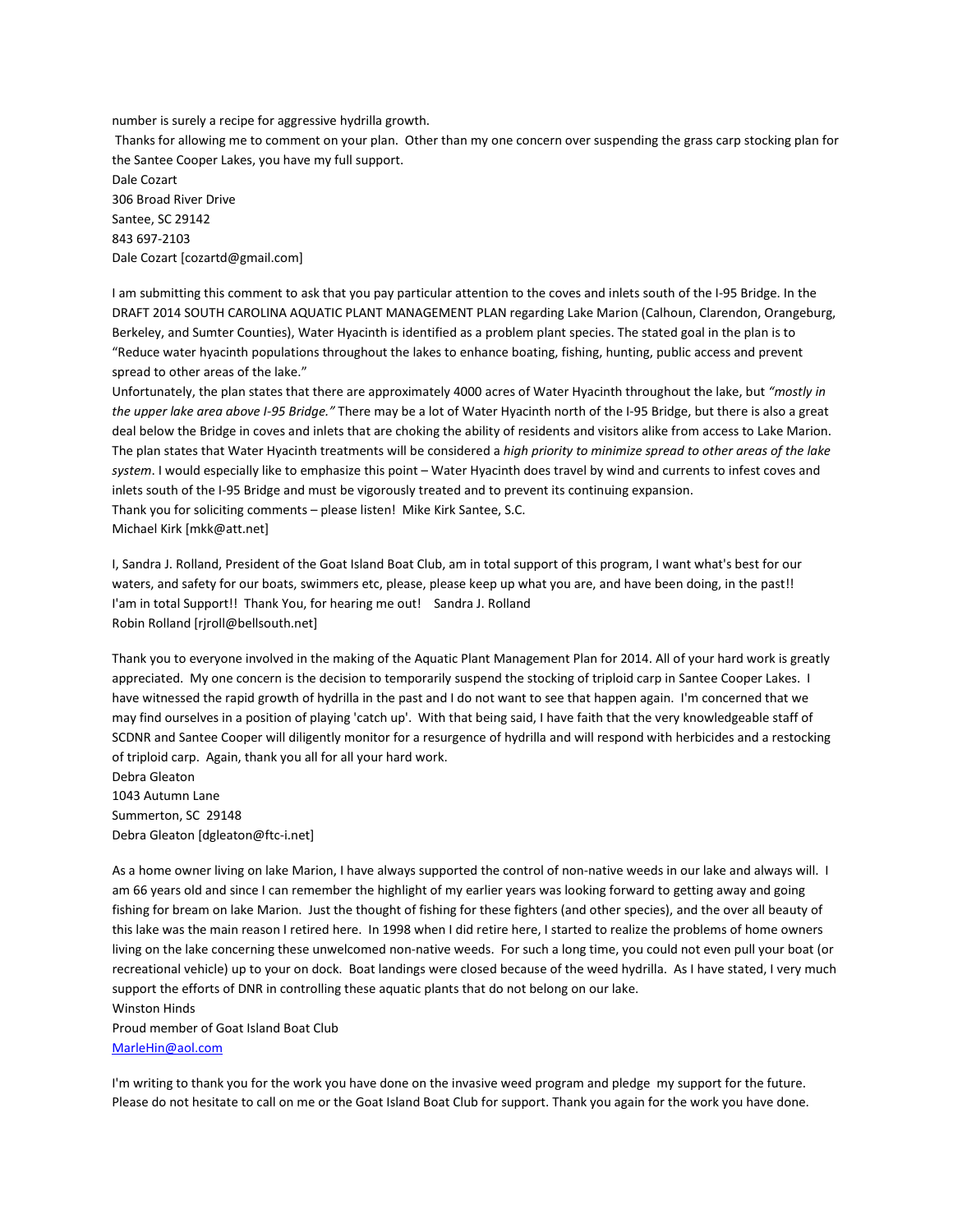Carl Cagle 1321 Holland Rd. Summerton, SC 29148 [carlmcagle@FTC-I.NET](mailto:carlmcagle@FTC-I.NET)

I fully support the 2014 S.C. Aquatic Plant Management Plan. Eddie V. Gleaton, Jr. 1043 Autumn Lane Summerton, SC 29148 Eddie Gleaton [manningit@cityofmanning.org]

As residents who live on the lake and enjoy all recreational activities the lake has to offer, we support all efforts to control the invasive weeds. The weeds often severely detract from the recreational value of the lake. It is disturbing that in recent years, new species have appeared that require constant and expensive defensive measures. We think the cost is necessary to preserve this valuable resource.

Thank you for your assistance in this matter, William and Wanda Johnson **[wanda@whjohnsonlaw.com](mailto:wanda@whjohnsonlaw.com)**

Re: 2014 South Carolina Aquatic Plant Management Plan

The Santee National Wildlife Refuge (NWR) would like to express support for the 2014 South Carolina Aquatic Plant Management Plan developed by the SC Aquatic Plant Management Council and SCDNR. The plan is consistent with U. S. Fish and Wildlife Service (Service) policy on control and removal of exotic, invasive organisms that have harmful impacts on aquatic natural resources and on the human use of these resources. Additionally, the plan is consistent with the Santee NWR Comprehensive Conservation Plan goals and objectives. The occurrence and spread of exotic, invasive, and nuisance plant and animal species has been identified by Service staff and intergovernmental partners as one of the priority management issues facing Santee NWR.

We support your efforts to enhance the biological integrity, desirable native vegetation, compatible public uses, and control of aquatic invasive species on the refuge and contiguous ecosystems.

Thank you for the opportunity to comment. Sincerely, Marc Epstein, Refuge Manager U. S. Fish and Wildlife Service Santee National Wildlife Refuge 2125 Fort Watson Road Summerton, SC 29148 <http://www.fws.gov/santee/>- [marc\\_epstein@fws.gov](mailto:marc_epstein@fws.gov)

As a fourteen (14) year resident of the Lake Marion area and a member of the Goat Island Boat Club, I feel I must express my appreciation to you, the SCDNR, and Mr. Larry McCord of Santee Cooper for your continued efforts to control the spread of invasive and nuisance weeds that reside in our beautiful lake. Having said that, please count me as a supporter of the DNR 2014 SC Aquatic Plant Management Plan. I firmly believe the plan always has and continues to strike a balance between the needs of both fisherman and recreational boaters.

Hal White 1021 Carving Trace Manning S.C. 29102

The purpose of this letter is to express my support for your Draft 2014 Aquatic Plant Management Plan. I believe that your current plan for control of nuisance weeds is geared to minimizing the impact the weed control will have on fishing while insuring that recreational activities on the lake will not be impacted. Michael T. Young